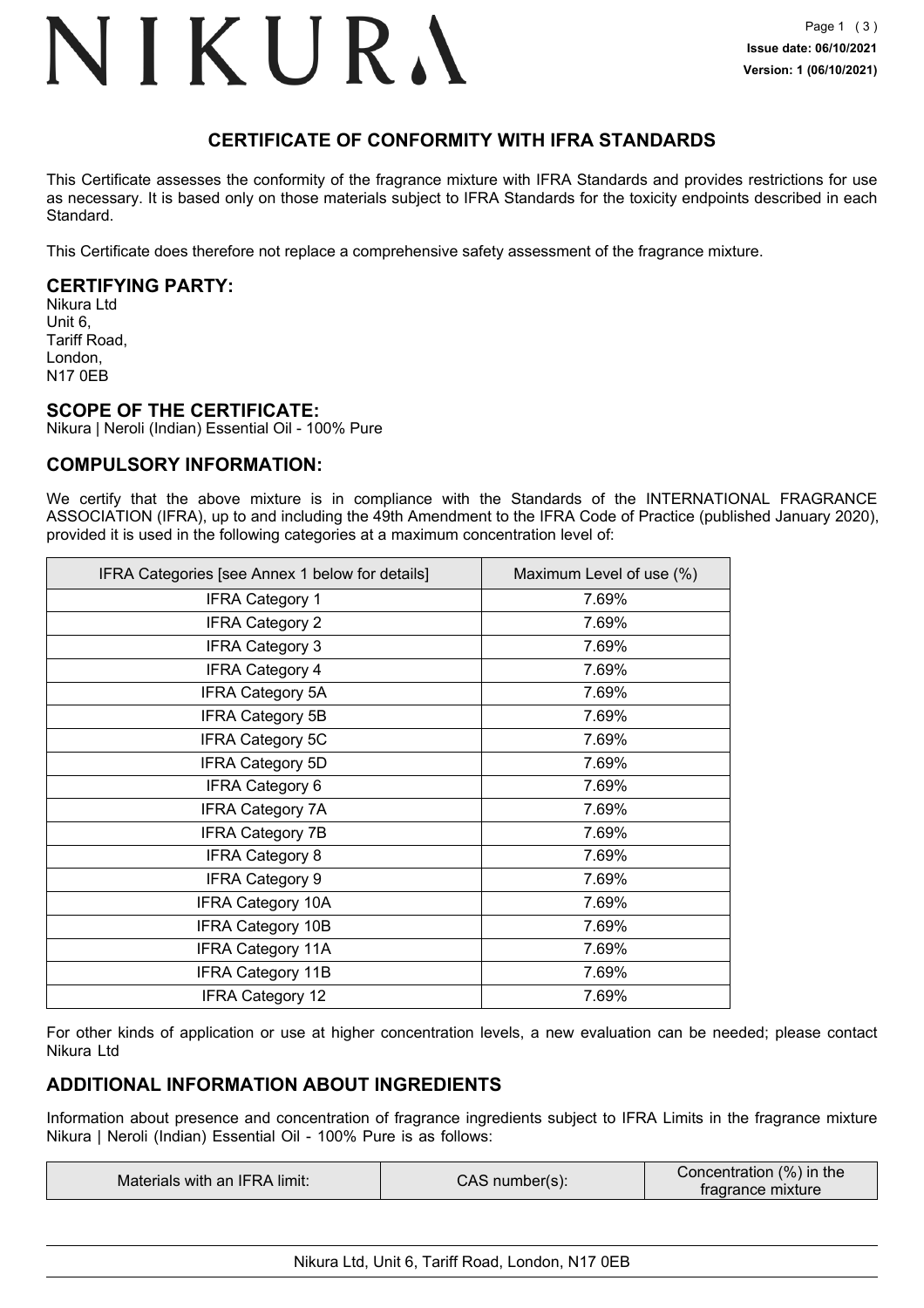## NIKURA

| Benzylnitrile | 140-29-4                      | 0.1300% |
|---------------|-------------------------------|---------|
| Citral        | 5392-40-5, 141-27-5, 106-26-3 | 0.2000% |
| Geraniol      | 106-24-1                      | 2.8000% |

Regulatory Affairs Department